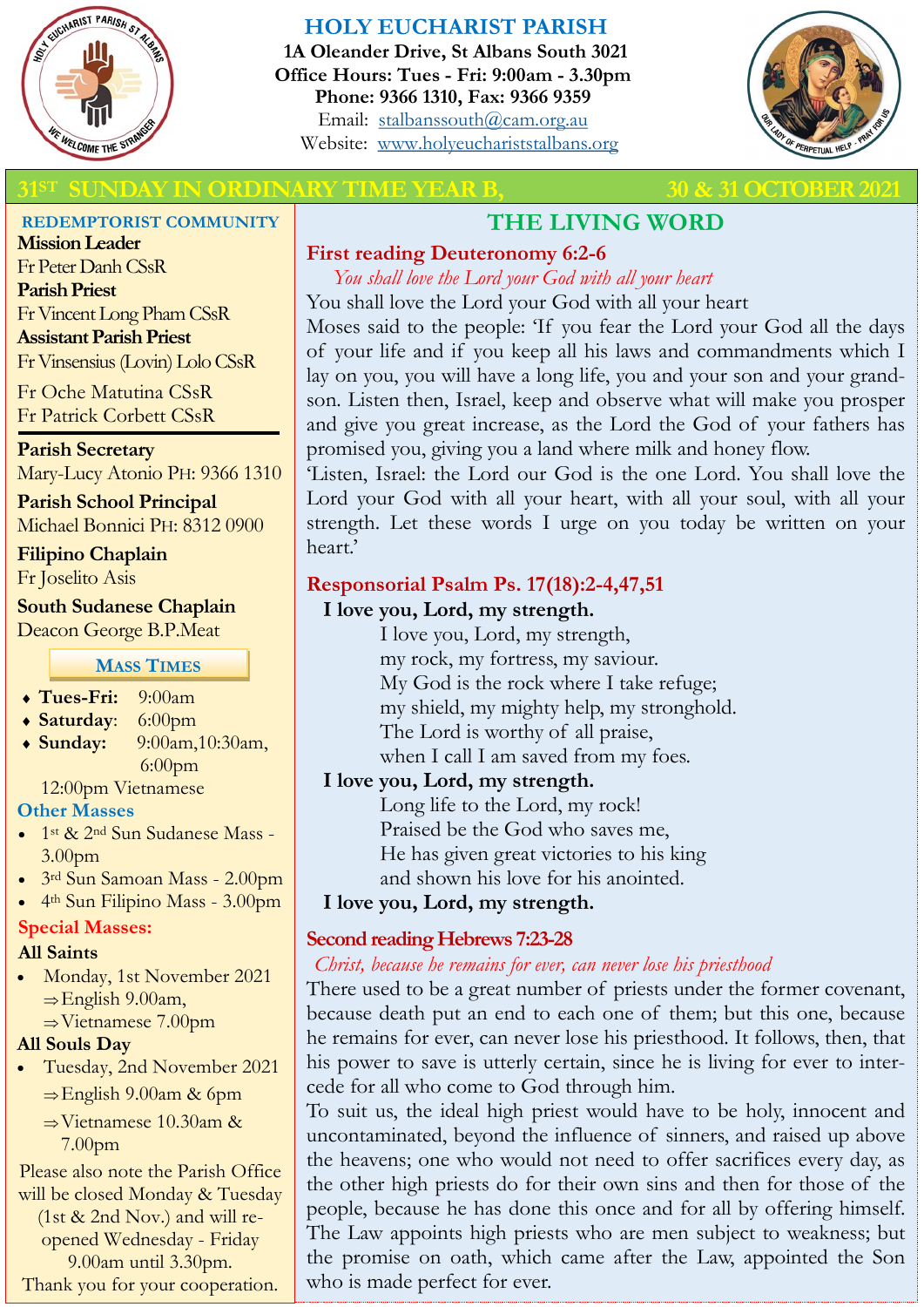# **Gospel Acclamation John 14:23**

Alleluia, alleluia! All who love me will keep my words, and my Father will love them, and we will come to them. Alleluia!

#### **Gospel Mark 12:28-34**

#### *'You are not far from the kingdom of God'*

One of the scribes came up to Jesus and put a question to him, 'Which is the first of all the commandments?' Jesus replied, 'This is the first: Listen, Israel, the Lord our God is the one Lord, and you must love the Lord your God with all your heart, with all your soul, with all your mind and with all your strength. The second is this: You must love your neighbour as yourself. There is no commandment greater than these.' The scribe said to him, 'Well spoken, Master; what you have said is true: that he is one and there is no other. To love him with all your heart, with all your understanding and strength, and to love your neighbour as yourself, this is far more important than any holocaust or sacrifice.' Jesus, seeing how wisely he had spoken, said, 'You are not far from the kingdom of God.' And after that no one dared to question him any more.

### **REFLECTION ON THE GOSPEL**

In today's gospel reading we encounter a good scribe, while in next week's we find some not so good scribes. This seems to fit the pattern of the Markan gospel. There are faithful disciples and not so faithful disciples. There are honest Jewish leaders like Joseph of Arimathea and not so honest leaders like those who try to entrap Jesus. There are principled Romans like the centurion who witnesses the death of Jesus and not so principled Romans like Pilate who condemns him to death.

Goodness and fitness for the "kin-dom" or "empire of God" are never guaranteed, according to the Markan schema, by status or position or call or ethnicity or gender or by any other contingency of existence. Everyone has choices. For a Jew, the first and best choice is to love the God of Israel with one's whole being and then to love one's neighbour as oneself. Jesus and his questioner are agreed on that. Jesus is presented in today's gospel as a Jew who knows and observes the Law of Moses. He wins the respect of the scribe, a specialist in the Law, who has overheard him debating with the Sadducees.

Jesus recognises the sincerity of the scribe and takes seriously the question that this teacher of the

Law puts to him, "Which commandment is the first of all?" He responds in the words of the "Shema Israel" from Deuteronomy 6, today's first reading. Love of God comes first. It is a love that derives from gratitude for God's liberating action in the lives of God's people. Israel has known the unconditional love of God. Those who know anything about human behaviour would probably agree that the experience of unconditional love engenders an increased capacity for love. For the Jews, including those who throw in their lot with Jesus the Jewish Galilean, to love one's neighbour is to keep the second commandment of Leviticus 19:18, "…you shall love your neighbor as yourself".

In first-century Judaism, love of God was expressed in worship and in the prayers and rituals of daily life. Love of others likewise found expression in action, not only in care of family and close friends, but also in support of "the poor and the needy and the stranger." To seek peace was also a feature of neighbourly love. To accept and follow such a program is to be, with the scribe, "not far from" God's kin-dom or empire. Contemporary sensibilities might lead us to include the other-than-human among the neighbours or "kin" we are called to love. If we learn to love the earth and all that inhabits it, the human community, the birds and the beasts, the plants and the soil, the sky and the sea, then these words of Jesus might truly find a home in our hearts: "You are not far from the kin-dom of God".

### **By Veronica M. Lawson RSM**

# **LOVE ALONE ATTRACTS AND CHANGES THE HUMAN HEART**

At the General Audience on Wednesday, Pope Francis reflects on the fruits of the Holy Spirit.

Saint Paul reminds the Galatians – and us – that the centre of salvation and faith is the death and resurrection of the Lord, Pope Francis said at Wednesday's General Audience.

The Pope warned that there are many people today "who still seek religious security rather than the living and true God, focusing on rituals and precepts instead of embracing God's love with their whole being."

#### **Return to what is essential**

So, he said, St Paul asks the Galatians "to return to what is essential, to the God who gives us life in Christ crucified." Pope Francis encourages us to "place ourselves in front of Christ crucified," in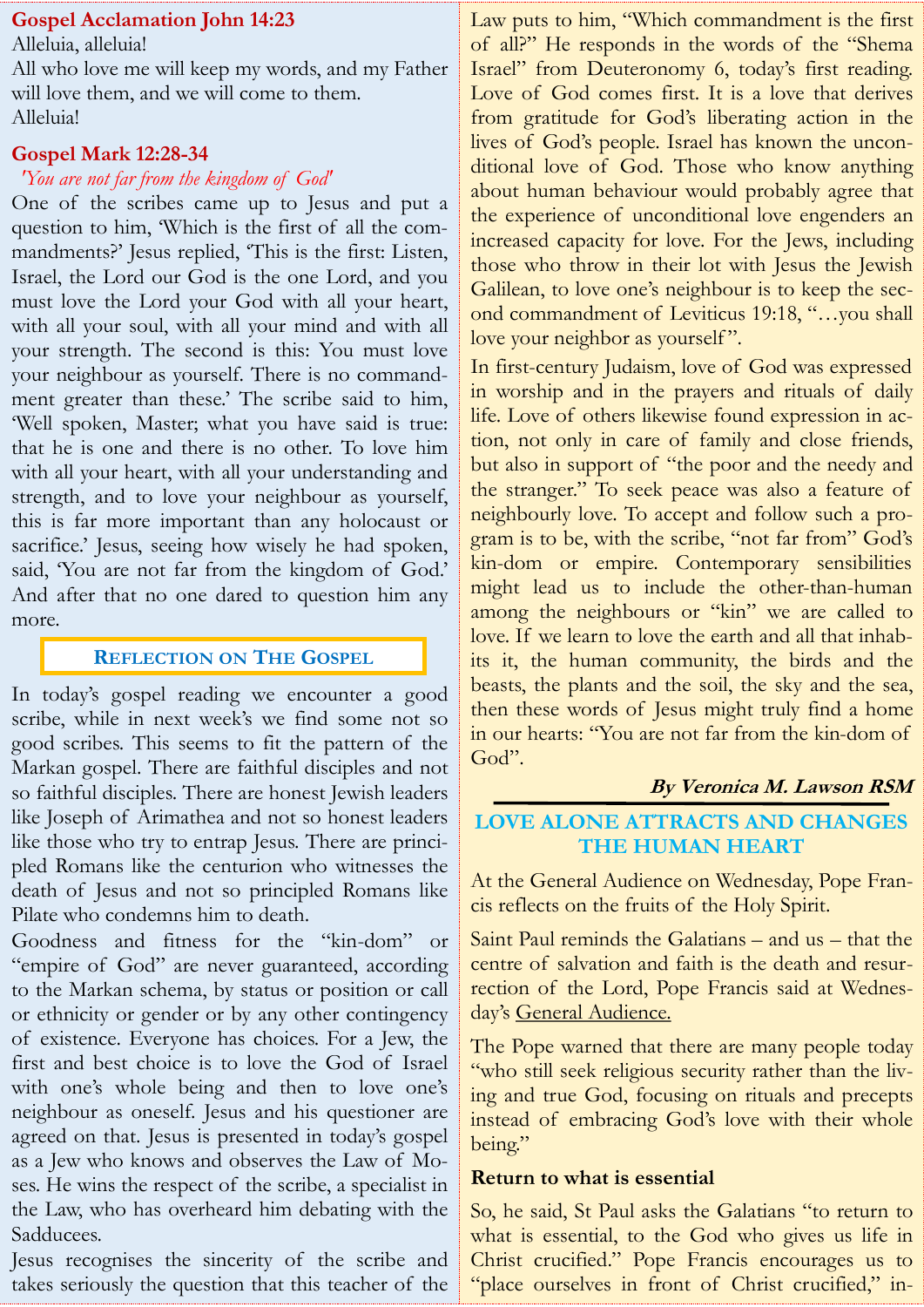cluding in Adoration of the Eucharist, when we feel we are losing the thread in our spiritual life.

This leads to a further step, he continued: When we meet Christ crucified, Jesus changes our hearts, which leads us to understand that "the Gospel is meant for everyone, not just for a privileged few." Thus, the Pope said, "the life of the community is regenerated" and through the Spirit, our lives as Christians are renewed, and we are able to continue "to engage in our spiritual battle."

# **Works of the flesh v. fruit of the Spirit**

Here Saint Paul presents a dichotomy between the



"works of the flesh" and the "fruit of the Spirit." Pope Francis explained that the works of the f l e s h a r e "behaviours that are contrary to the Spirit of God. St Paul does not intend to say that the flesh is evil in itself, but uses the term to indicate

the condition of being turned in on oneself, "closing the door to the spirit" and reminding us that the things of the world grow old and pass away, "while the Spirit gives life."

Christians are called to live out our baptismal calling, which leads to the fruits of the Spirit: "love, joy, peace, patience, kindness, goodness, faithfulness, gentleness, self-control." Pope Francis invited Christians to read Saint Paul and reflect on our own behaviour to see if we are bearing those fruits.

# **A challenge for our communities**

"The Apostle's teaching poses quite a challenge for our communities, too," Pope Francis said. He explained, "the beauty of faith in Jesus Christ cannot be grasped on the basis of so many commandments or of a moral vision developed in many layers which can make us forget the original fruitfulness of love nourished by prayer from which peace and joyful witness flow."

Nor, he said, can "the life of the Spirit … be suffocated by a bureaucracy that prevents access to the grace of the Spirit, the initiator of conversion of the heart."

# **Proclaiming Christ crucified**

Therefore, Pope Francis said in conclusion, "we have the huge responsibility of proclaiming Christ crucified and risen, enlivened by the breath of the Spirit of love. For it is this Love alone that possesses the power to attract and change the human heart."

# **By Christopher Wells**

### **SCHOOL NEWS**

# **RETURN TO ONSITE LEARNING:**

All students will be returning to school on Wednesday next week.

Please remember that:

- Monday 1st November is a School Closure Day Staff will use this day for Planning/Report Writing
- Tuesday 2nd November is a Public Holiday Melbourne Cup.
- Wednesday 3rd November All students will return to onsite learning at school.

# **DESIGNATED GATES:**

Students in Grades Prep, 1 and 2 are school from 8:55am to 3:10pm.

Students in Grades 3, 4, 5 and 6 are school from 8:55am to 3:15pm.

Each grade level will continue to use the designated gates to enter/leave the school. The gates are as follows:

- Gate 1 (Next to the hall) –Grade Prep and Grade 3
- Gate 2 (Next to the church) Grade 1 and Grade 4
- Gate 3 (Admin gate) Grade 6
- Gate 4 (O'Brien Drive) Grade 2 and Grade 5

Please remember:

Gates will be open from 8:30am until 9am. (Please remember the 1.5 metre physical distancing rule and masks must be worn)

At this stage, parents/carers are not permitted on the school grounds.

- All classroom teachers will be in their rooms in the morning at 8:45am.
- The classroom teacher will take the students to the gate at home time and will wait for students to be picked up. The gates will be open from 3:10pm until 3:45pm.
- If you have more than one child at school, you can drop off and pick up your children from a preferred gate, so long as you have one child who belongs to the year level specified at the gate. Please note that the same gate must be used at pick up time to avoid confusion.